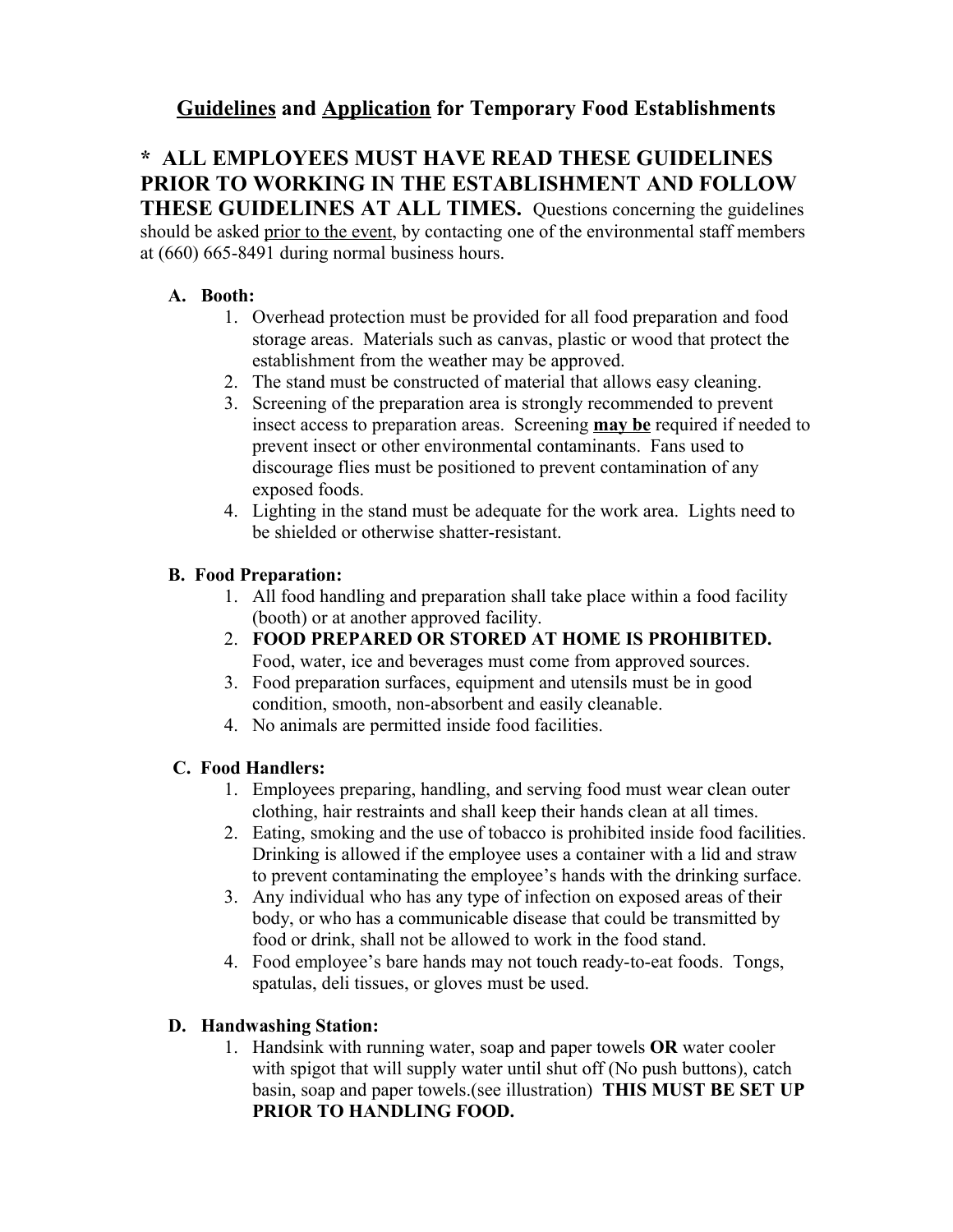## **E. Cooking:**

- 1. A metal-stemmed thermometer with a range of at least 0 to  $220^{\circ}$  F accurate to within plus or minus  $2^{\circ}$  F to check final cooking temperatures as well as hot and cold holding temperatures is required.
- 2. Proper cooking temperatures for common foods are:
	- a. Hamburgers  $-155^\circ$  F
	- b. Pork, Beef, and  $Fish 145^\circ F$
	- c. Chicken or other poultry  $-165^{\circ}$  F
	- d. Pre-cooked foods must be reheated to 165° F before serving.
- 3. The carryover or reuse of foods from one day to the next is strongly discouraged.

## **F. Hot and Cold Holding:**

- 1. Sufficient equipment must be provided that is capable of keeping foods hot and/or cold. Mechanical refrigeration or ice must be provided for cold foods. Refrigerators and freezers must contain thermometers. Coolers must be cleanable and have a drain. Styrofoam coolers are not allowed. Hot holding units must be clean and contain a thermometer.
- 2. If ice is used for keeping food or drinks cold, the container must be drained to prevent accumulation of water.
- 3. Hot foods are kept at  $135^{\circ}$  F or above and cold foods are kept at  $41^{\circ}$  F or colder.
- 4. If time only, rather than time in conjunction with temperature is used as a public health control for potentially hazardous food that is displayed or held for service for immediate consumption; then the food shall be marked to indicate the time that is 4 hours past the point in time when the food is removed from temperature control. Within this 4 hours, the food shall be cooked, served or discarded.

### **G. Ice:**

- 1. Ice to be used in beverages must be kept in a separate cooler. No other items can be stored in this ice.
- 2. An ice scoop with a handle must be used to dispense ice and it must be stored properly (in a container that is regularly cleaned and sanitized) to eliminate bare-hand contact with the ice.

## **H. Storage:**

1. All foods and single-use or service articles, such as paper plates, cups and lids, must be stored at least 6 inches above the floor or ground.

## **I. Service:**

- 1. Condiments or other consumer food toppings must be dispensed in individual packets, squeeze bottles or bulk dispensers with plungers.
- 2. Condiments or other foods that cannot be served in a manner to eliminate contamination from the customer or the environment must be protected with sneeze shields.

## **J. Trash:**

1. The wastebasket in the stand must be covered when full or not in constant use. No debris shall be dumped on the ground or street.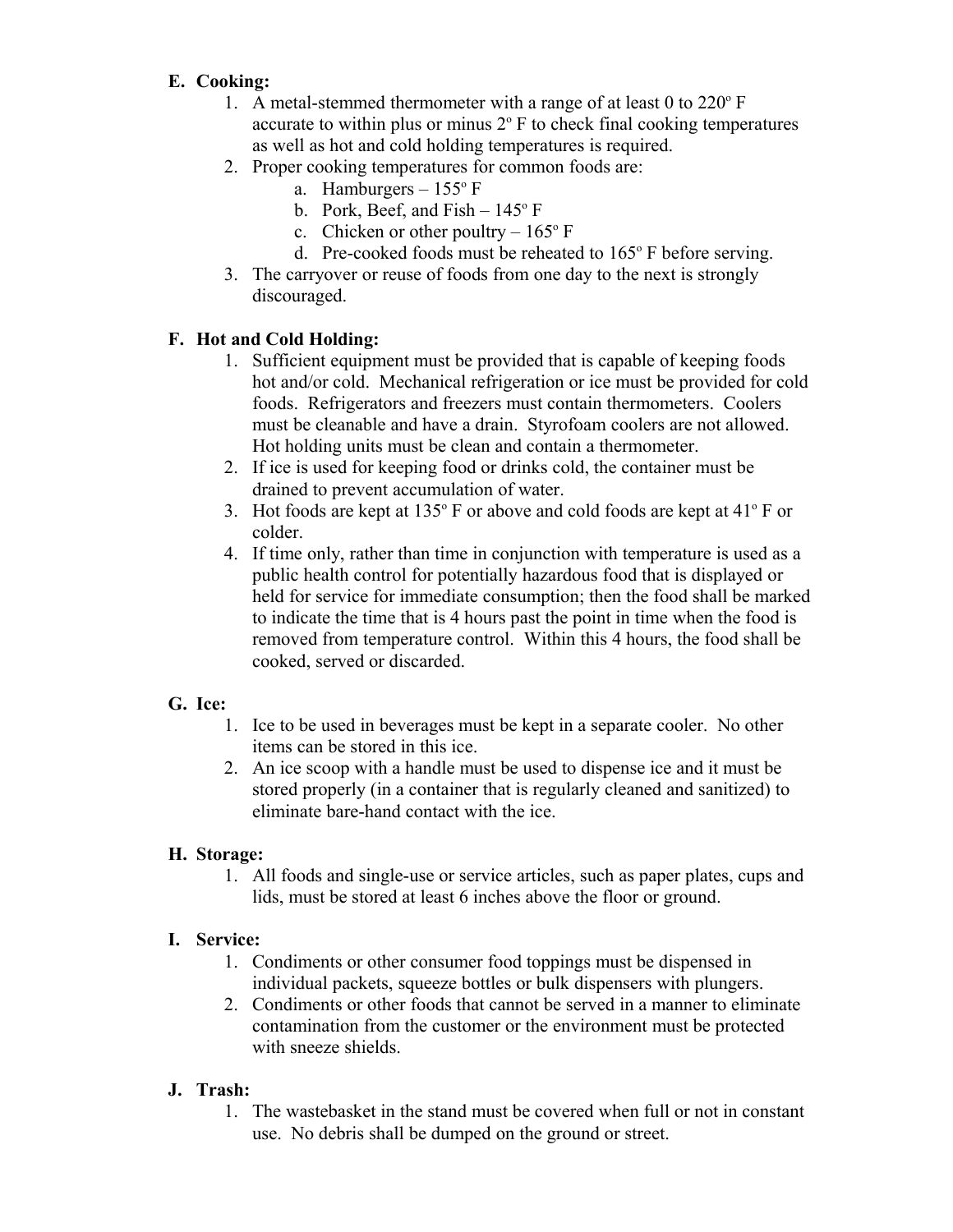## **K. Toxics:**

1. Cleaning solutions, sanitizers or other toxic items must be stored separately or below foods and single service items. These same items shall be properly labeled

### **L. Warewashing and Wiping Cloths:**

- 1. Warewashing must be done in a three compartment sink or temporary setup using containers with adequate volume (see illustration): First, wash in hot soapy water; Second, rinse in clear, clean, warm water; Third, chemically sanitize in warm water, and finally air dry. *Equipment and utensils must be cleaned and sanitized at least every 4 hours.*
- 2. Do not reuse single-use articles, such as aluminum pie pans or cups.
- 3. An approved sanitizing agent with its respective test kit must be available.
- 4. Wiping cloths must be stored in sanitizer when not in use.
- 5. When using bleach to sanitize, mix one teaspoon of unscented bleach to each gallon of water to reach approximately 100-200 ppm chlorine.

#### **M. Water:**

- 1. Sufficient potable water must be provided.
- 2. Vents must be screened; inlets and outlets should be positioned so that they are protected from contaminants.
- 3. Prior to use or after repair, the tank and system should be flushed and sanitized.

#### **N. Wastewater:**

- 1. Wastewater shall be disposed of through an approved sanitary sewage system (toilet or dump station).
- 2. Wastewater shall not be dumped on the ground or in the street.
- 3. Proper disposal of wastewater includes water draining from coolers and compressors.